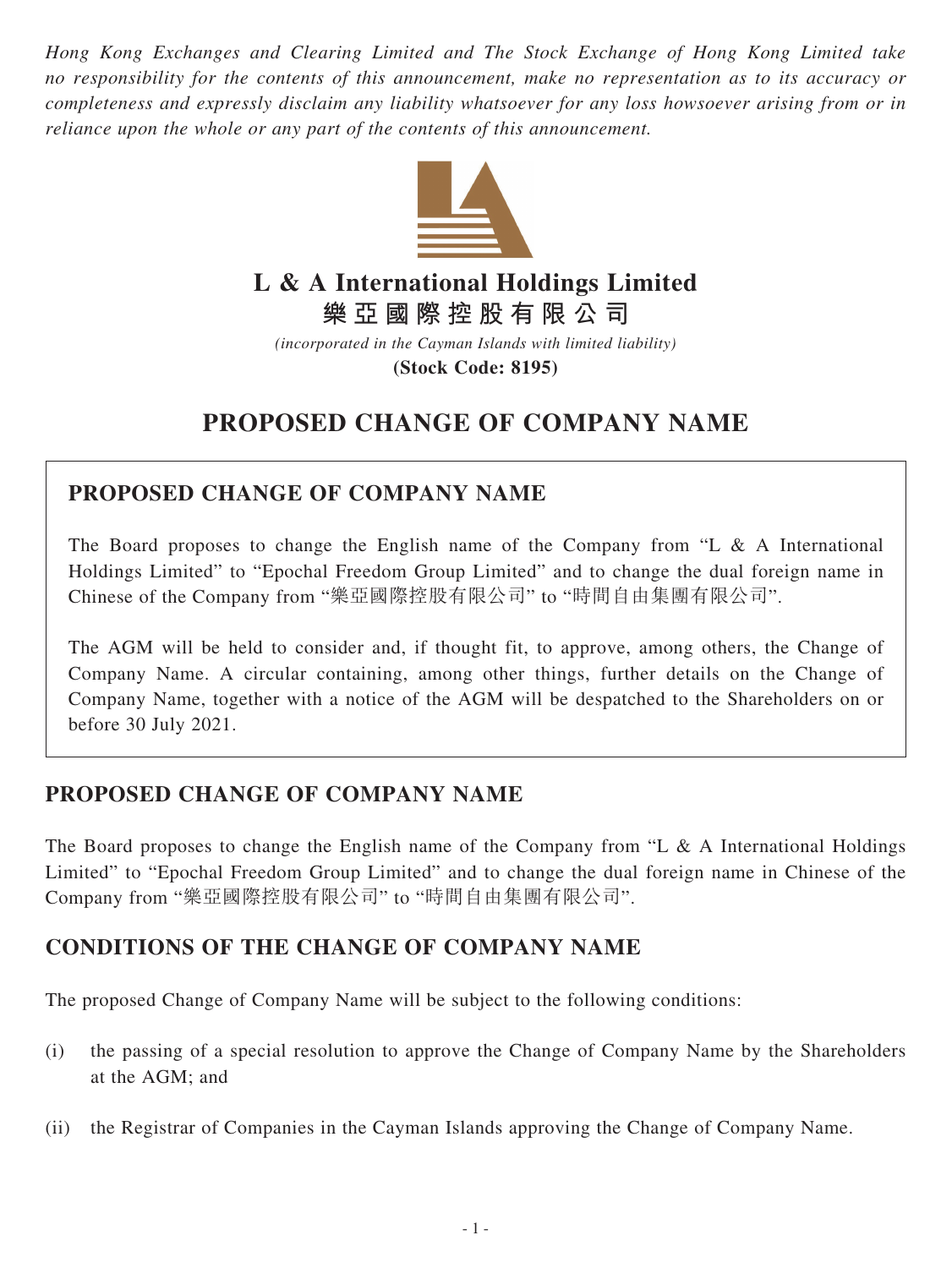Subject to the satisfaction of the conditions set out above, the Change of Company Name will take effect from the date of entry of the new English name and the new dual foreign name in Chinese of the Company on the register of companies maintained by the Registrar of Companies in the Cayman Islands and issue a certificate of incorporation on change of name. Upon the Change of Company Name becoming effective, the Company will then comply with the necessary filing procedures with the Companies Registry in Hong Kong. The stock short name of the Company will be changed accordingly.

### **REASONS FOR THE CHANGE OF COMPANY NAME**

With further development and expansion of the business scope of the Group, the Board considers that the proposed Change of Company Name will better reflect the business nature of the Group. The Board believes that the new name will provide the Company with a fresh corporate image and identity which will benefit the Group's future business development and is in the interest of the Company and its Shareholders as a whole.

#### **EFFECTS ON THE CHANGE OF COMPANY NAME**

The Change of Company Name will not affect any rights of the Shareholders. All existing share certificates of the Company in issue bearing the existing name of the Company will, upon the Change of Company Name becoming effective, continue to be effective and as documents of title to the Shares and will remain valid for trading, settlement, registration and delivery purposes. Accordingly, there will not be any arrangement for the free exchange of the existing share certificates of the Company for new share certificates bearing the new name of the Company. Upon the Change of Company Name becoming effective, any new share certificates of the Company will be issued under the new name of the Company.

Further announcement(s) will be made by the Company in due course to inform the Shareholders the results of the AGM, the effective date of the Change of Company Name, the new stock short name of the Company for trading of the Shares on the Stock Exchange, the change of the website and logo of the Company.

#### **GENERAL**

The AGM will be held to consider and, if thought fit, to approve, among others, the Change of Company Name. A circular containing, among other things, further details on the Change of Company Name, together with a notice of the AGM will be despatched to the Shareholders on or before 30 July 2021.

#### **DEFINITIONS**

In this announcement, unless the context specifies otherwise, the following defined expressions have the following meanings:

| " $AGM"$ | the annual general meeting of the Company to be held to consider and,<br>if thought fit, to approve, among others, the Change of Company Name |
|----------|-----------------------------------------------------------------------------------------------------------------------------------------------|
| "Board"  | the board of Directors                                                                                                                        |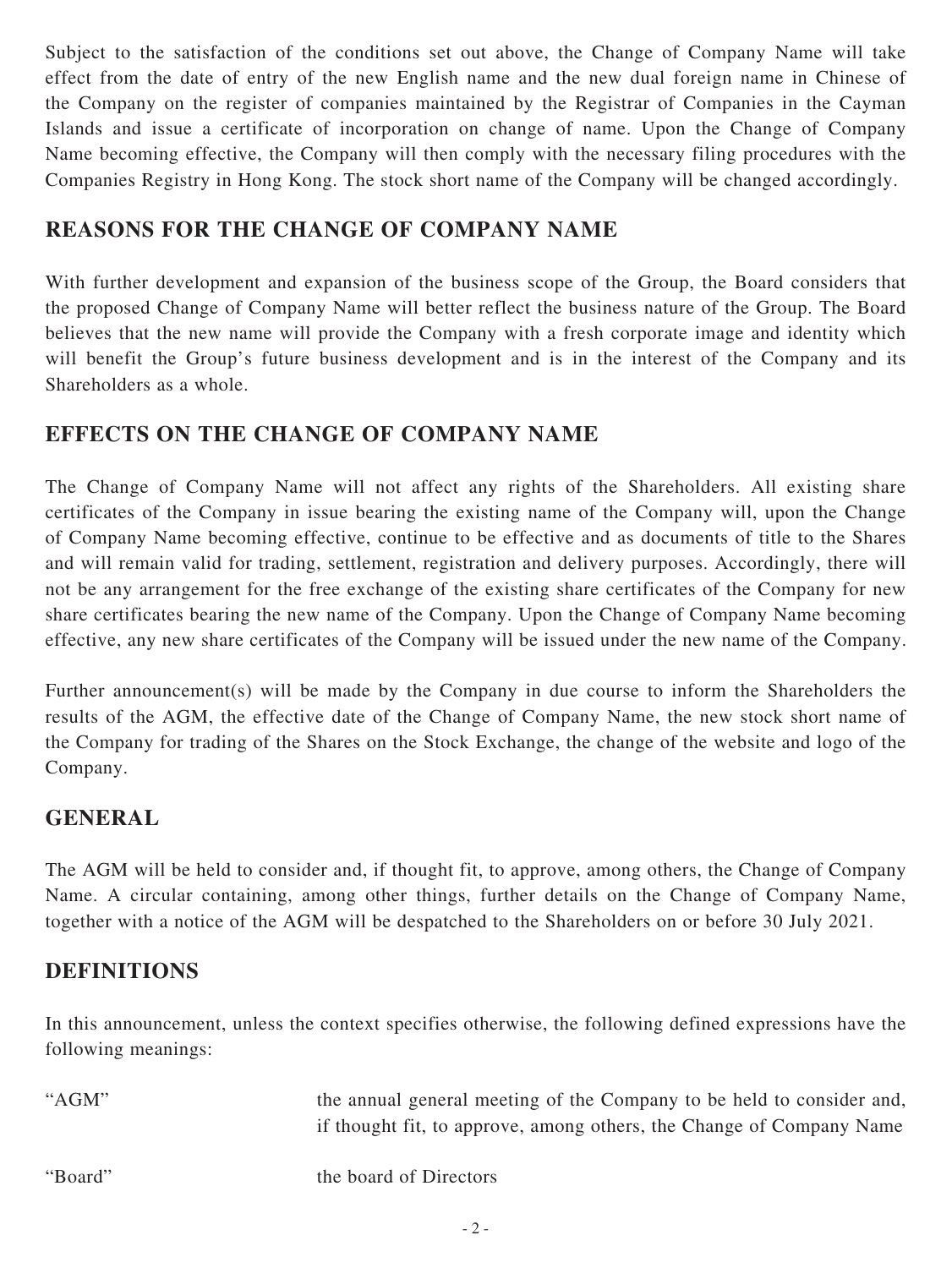| "Change of Company Name" | The proposed change of the English name of the Company from "L<br>& A International Holdings Limited" to "Epochal Freedom Group<br>Limited" and the proposed change of the dual foreign name in Chinese<br>of the Company from "樂亞國際控股有限公司" to "時間自由集團有限<br>公司" |
|--------------------------|-----------------------------------------------------------------------------------------------------------------------------------------------------------------------------------------------------------------------------------------------------------------|
| "Company"                | L & A International Holdings Limited 樂亞國際控股有限公司, a<br>company incorporated in the Cayman Islands with limited liability, the<br>issued Shares which are listed on GEM (stock code: 8195)                                                                        |
| "Director(s)"            | the director(s) of the Company                                                                                                                                                                                                                                  |
| "GEM"                    | the GEM of the Stock Exchange                                                                                                                                                                                                                                   |
| "GEM Listing Rules"      | the Rules Governing the Listing of Securities on GEM                                                                                                                                                                                                            |
| "Group"                  | the Company and its subsidiaries                                                                                                                                                                                                                                |
| "HK\$"                   | Hong Kong dollars, the lawful currency of Hong Kong                                                                                                                                                                                                             |
| "Hong Kong"              | the Hong Kong Special Administrative Region of the People's Republic<br>of China                                                                                                                                                                                |
| "Share $(s)$ "           | ordinary share(s) with par value of HK\$0.0001 each in the share capital<br>of the Company                                                                                                                                                                      |
| "Shareholder(s)"         | $holder(s)$ of the Share(s)                                                                                                                                                                                                                                     |
| "Stock Exchange"         | The Stock Exchange of Hong Kong Limited                                                                                                                                                                                                                         |
|                          | By order of the Board<br>L & A International Holdings Limited<br><b>Yuen Yu Sum</b><br>Chairman and executive Director                                                                                                                                          |

Hong Kong, 23 April 2021